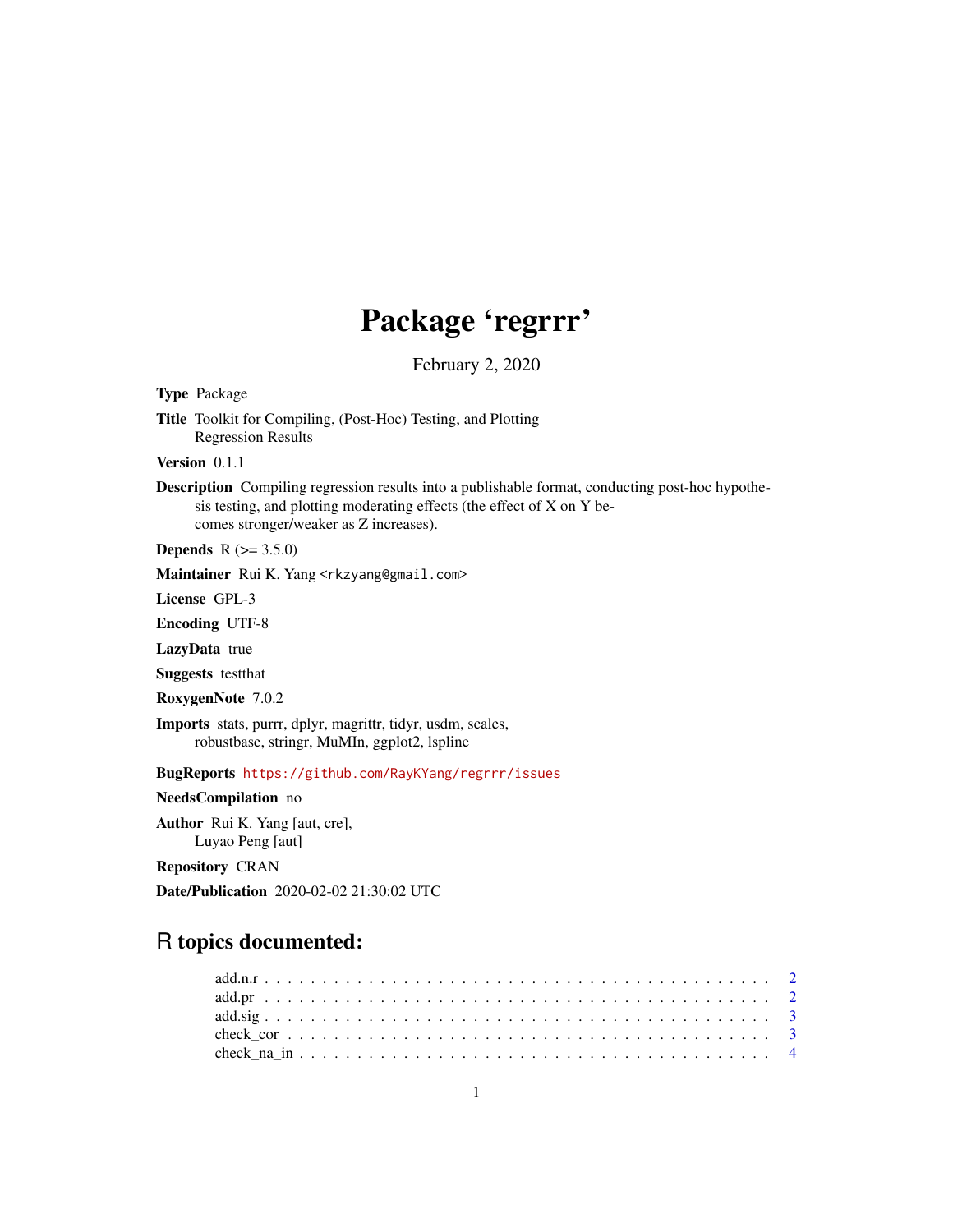#### <span id="page-1-0"></span> $2$  add.probability of  $\mathcal{L}$  and  $\mathcal{L}$  and  $\mathcal{L}$  and  $\mathcal{L}$  and  $\mathcal{L}$  and  $\mathcal{L}$  and  $\mathcal{L}$

| Index | 15 |
|-------|----|
|       |    |
|       |    |
|       |    |
|       |    |
|       |    |
|       |    |
|       |    |
|       |    |
|       |    |
|       |    |
|       |    |

add.n.r *Add row numbers to regression result data.frame*

#### Description

Add row numbers to regression result data.frame

#### Usage

add.n.r(df)

# Arguments

df a data.frame of regression result

| add.pr | Add approximate p-value based on t score or z score, when sample |
|--------|------------------------------------------------------------------|
|        | size is large                                                    |

# Description

Add approximate p-value based on t score or z score, when sample size is large

# Usage

 $add.pr(df, z,col = 3, p.already = FALSE)$ 

| df        | a data frame of regression result                      |
|-----------|--------------------------------------------------------|
| z.col     | the column number of t score or z score                |
| p.already | whether the regression result already contains p value |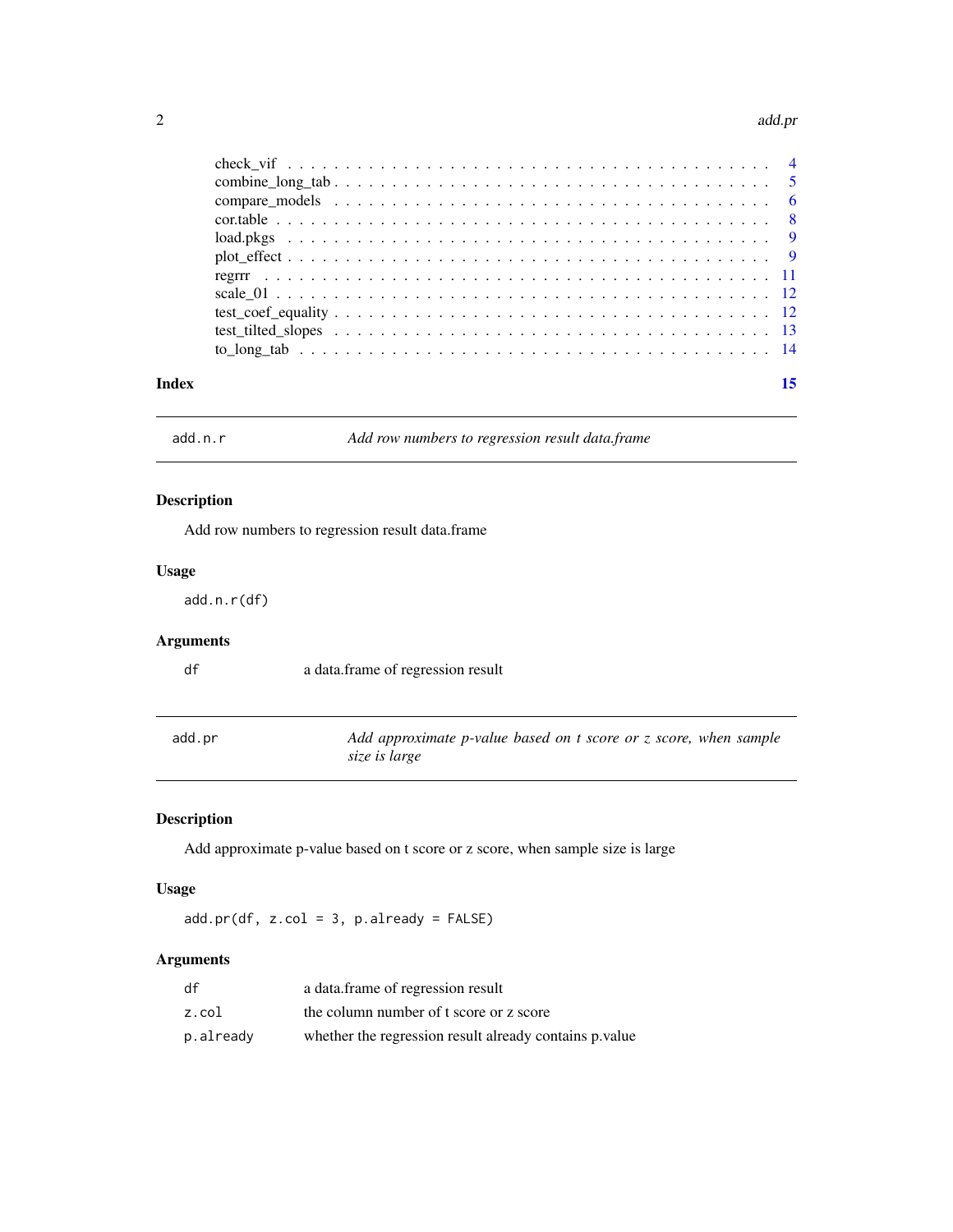<span id="page-2-0"></span>

Add significance level marks to the regression result

#### Usage

add.sig(df, Pr.col = 5)

#### Arguments

| df     | a data.frame of regression result, e.g. summary(a_lm_model)\$coefficients |
|--------|---------------------------------------------------------------------------|
| Pr.col | the column number of p. value                                             |

| check cor | quickly check correlation matrix, or the correlation between a par-   |
|-----------|-----------------------------------------------------------------------|
|           | ticular X and all other vars could be useful for looking for relevant |
|           | instrument                                                            |

#### Description

quickly check correlation matrix, or the correlation between a particular X and all other vars could be useful for looking for relevant instrument

# Usage

check\_cor(data, var\_name\_select = NULL, d = 3)

#### Arguments

| data            | a data.frame used in regression model                                                                    |
|-----------------|----------------------------------------------------------------------------------------------------------|
| var_name_select |                                                                                                          |
|                 | to specify the variable names to be included in the table, default is NULL-all<br>variables are included |
| <sub>d</sub>    | number of digits retained after the decimal point                                                        |

```
data(mtcars)
check_cor(mtcars)
```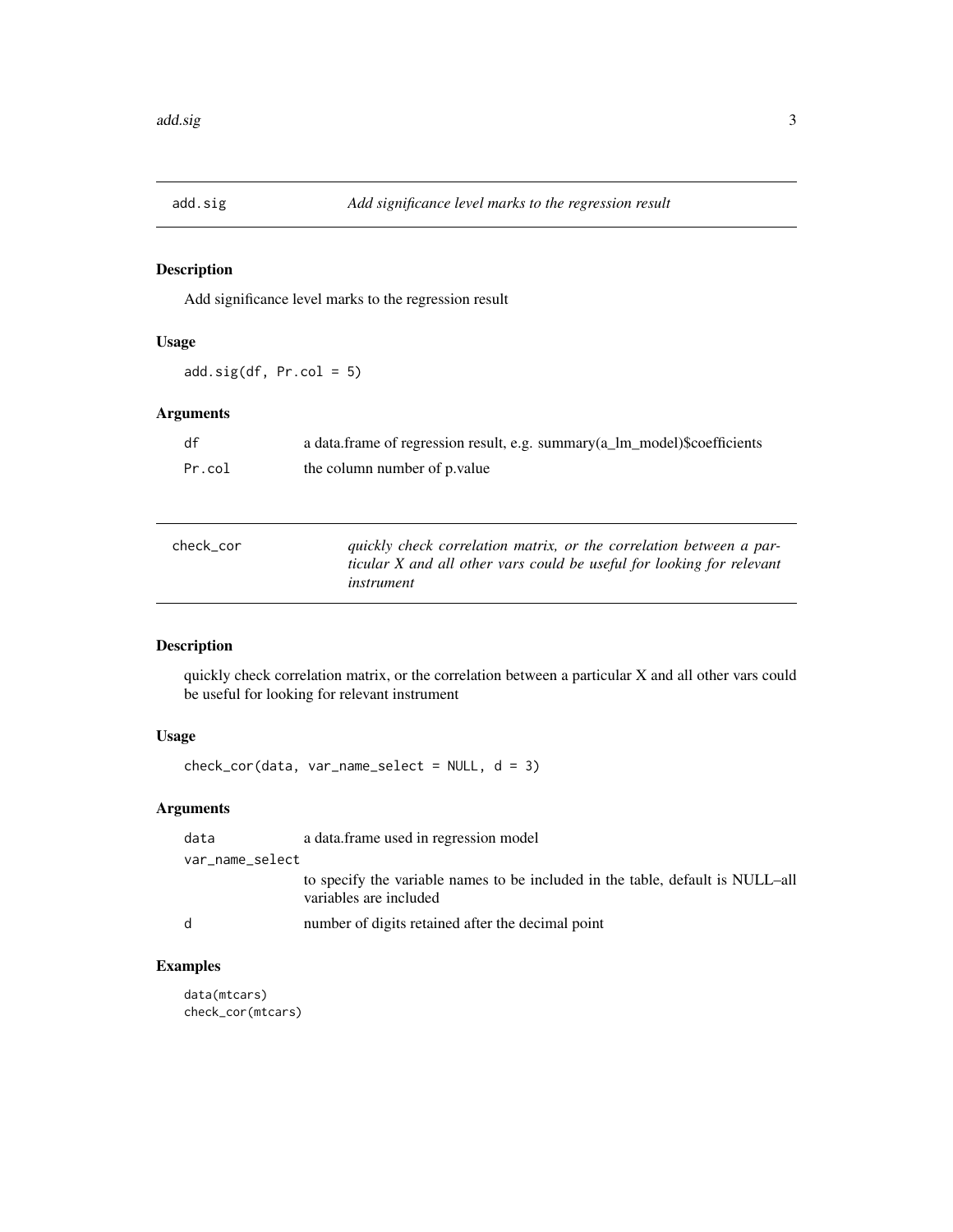<span id="page-3-0"></span>

quickly check the proportion of NAs in each columns of a dataframe

#### Usage

```
check_na_in(data, true_total = FALSE)
```
#### Arguments

| data       | a data frame                                                               |
|------------|----------------------------------------------------------------------------|
| true_total | FALSE to show the percentage, TRUE to show the true number of missing val- |
|            | ues                                                                        |

#### Examples

data(mtcars) check\_na\_in(mtcars)

| check_vif | quickly check the vifs in a regression model; for checking multi- |
|-----------|-------------------------------------------------------------------|
|           | collinearity                                                      |

### Description

quickly check the vifs in a regression model; for checking multi-collinearity

#### Usage

check\_vif(data)

#### Arguments

data a data.frame used in regression model

```
data(mtcars)
model \leq lm(mpg \sim vs + carb + hp + wt + wt * hp , data = mtcars)
check_vif(data = model$model)
```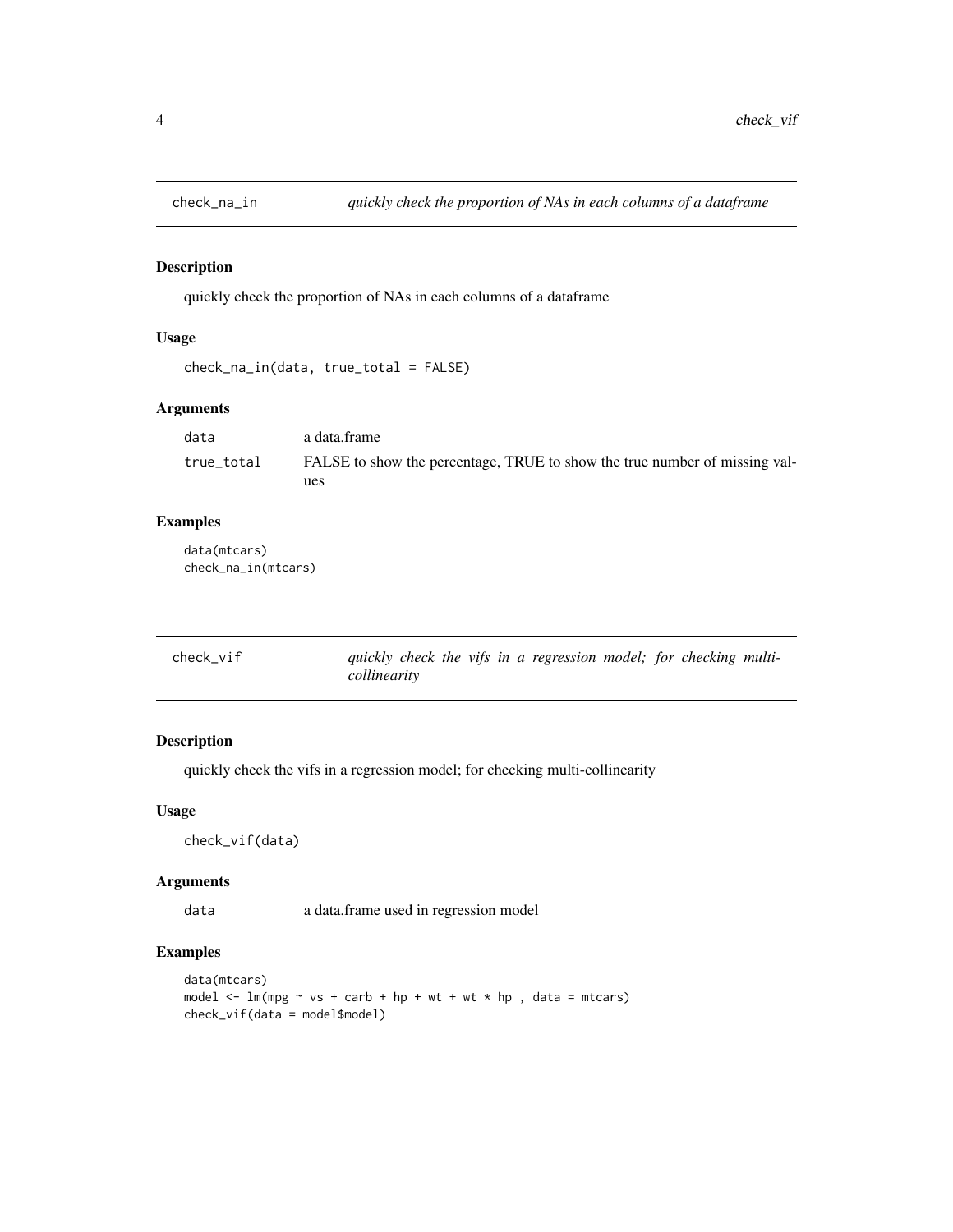<span id="page-4-0"></span>

Combine regression results from different models by columns

#### Usage

```
combine_long_tab(
  tbl_1,
  tbl_2,
  tbl_3 = NULL,tbl_4 = NULL,tbl_5 = NULL,tb1_6 = NULL,tb1_7 = NULL,
  tbl_8 = NULL,tbl_9 = NULL,tbl_10 = NULL,tbl_11 = NULL,tbl_12 = NULL,tb1_13 = NULL,tbl_14 = NULL,tbl_15 = NULL,tbl_16 = NULL,tbl_17 = NULL,tbl_18 = NULL,tbl_19 = NULL,tbl_20 = NULL)
```

| $tb1_1$  | the 1st data.frame of regression result  |
|----------|------------------------------------------|
| $tb1_2$  | the 2nd data.frame of regression result  |
| $tbl_3$  | the 3rd data.frame of regression result  |
| $tb1_4$  | the 4th data.frame of regression result  |
| $tb1_5$  | the 5th data.frame of regression result  |
| $tb1_6$  | the 6th data.frame of regression result  |
| $tb1_7$  | the 7th data.frame of regression result  |
| $tb1_8$  | the 8th data.frame of regression result  |
| $tb1_9$  | the 9th data.frame of regression result  |
| $tb1_10$ | the 10th data.frame of regression result |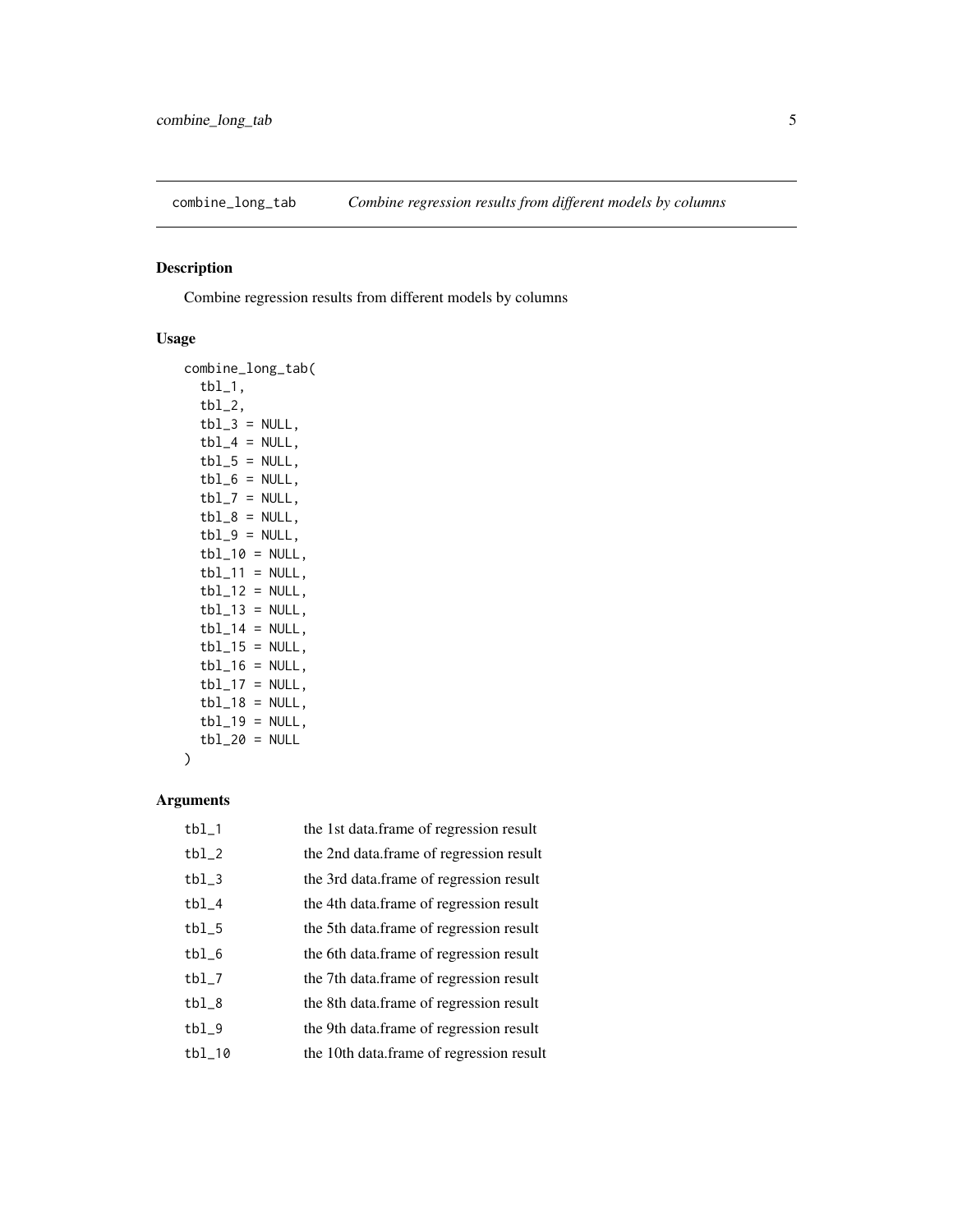<span id="page-5-0"></span>

| $tb1_11$ | the 11th data.frame of regression result |
|----------|------------------------------------------|
| $tb1_12$ | the 12th data.frame of regression result |
| $tb1_13$ | the 13th data.frame of regression result |
| $tb1_14$ | the 14th data.frame of regression result |
| $tb1_15$ | the 15th data.frame of regression result |
| $tb1_16$ | the 16th data.frame of regression result |
| $tb1_17$ | the 17th data.frame of regression result |
| $tb1_18$ | the 18th data.frame of regression result |
| $tb1_19$ | the 19th data.frame of regression result |
| $tb1_20$ | the 20th data.frame of regression result |

# Examples

```
data(mtcars)
m1 <- lm(mpg ~ vs + carb + hp + wt + wt * hp , data = mtcars)
m2 \leq update(m1, . \sim . + wt * vs)
summary(m1)
summary(m2)
combine_long_tab(to_long_tab(summary(m1)$coef),
                 to_long_tab(summary(m2)$coef))
```

| compare_models | Compare regression models, which is compatible with the reg.table |
|----------------|-------------------------------------------------------------------|
|                | output # updated $9/13/2018$ #                                    |

#### Description

Compare regression models, which is compatible with the reg.table output # updated 9/13/2018 #

#### Usage

```
compare_models(
 model1,
 model2,
 model3 = NULL,model4 = NULL,model5 = NULL,model6 = NULL,model7 = NULL,model8 = NULL,
 model9 = NULL,model10 = NULL,model11 = NULL,model12 = NULL,
```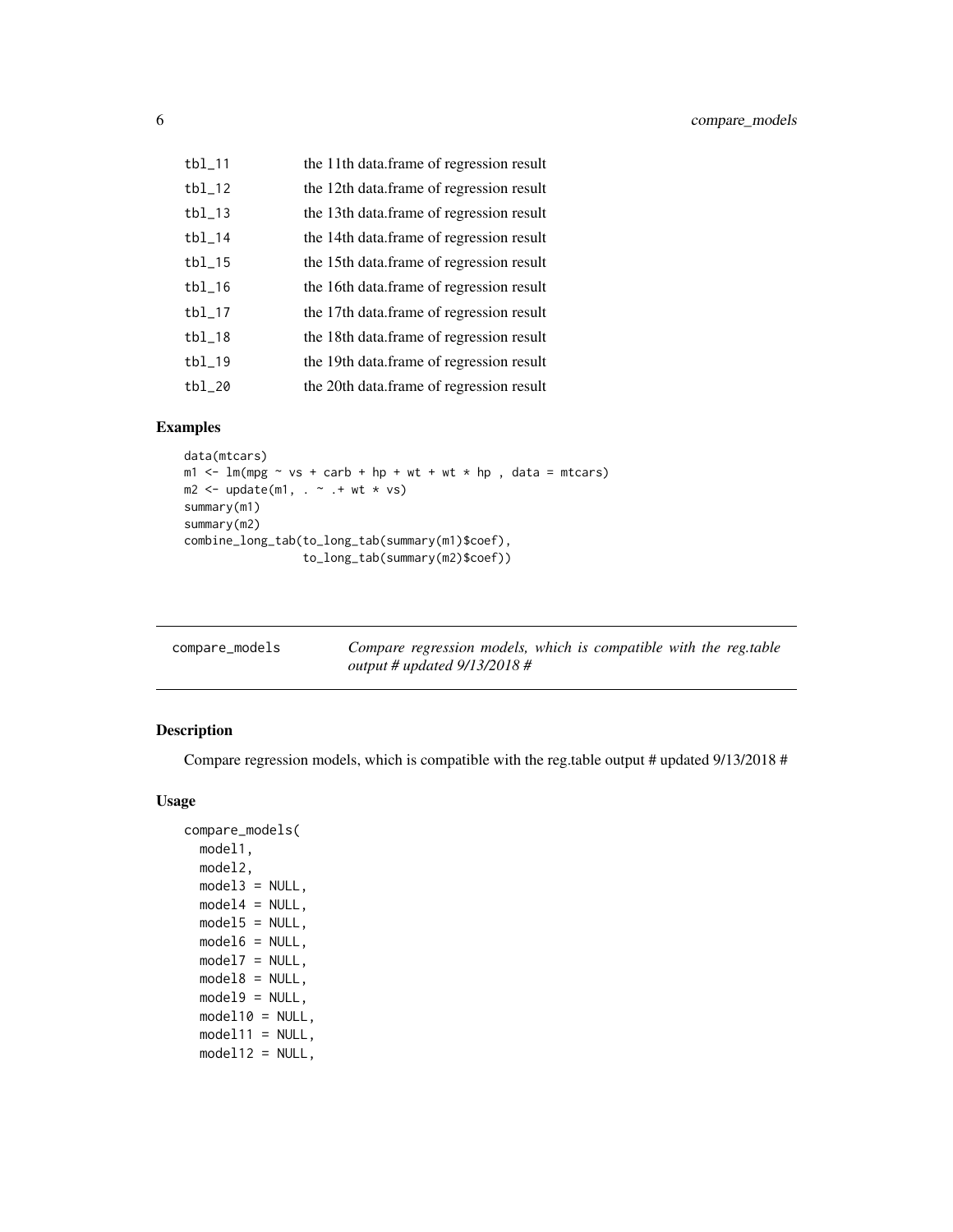```
model13 = NULL,model14 = NULL,model15 = NULL,model16 = NULL,model17 = NULL,model18 = NULL,model19 = NULL,model20 = NULL,likelihood.only = FALSE,
 round.digit = 3,
 main.effect.only = NULL,
 intn.effect.only = NULL
)
```

| model1           | the 1st regression model                                     |
|------------------|--------------------------------------------------------------|
| model2           | the 2nd regression model                                     |
| model3           | the 3rd regression model                                     |
| mode14           | the 4th regression model                                     |
| model5           | the 5th regression model                                     |
| model6           | the 6th regression model                                     |
| model7           | the 7th regression model                                     |
| mode18           | the 8th regression model                                     |
| model9           | the 9th regression model                                     |
| model10          | the 10th regression model                                    |
| mode111          | the 11th regression model                                    |
| model12          | the 12th regression model                                    |
| model13          | the 13th regression model                                    |
| model14          | the 14th regression model                                    |
| model15          | the 15th regression model                                    |
| model16          | the 16th regression model                                    |
| model17          | the 17th regression model                                    |
| model18          | the 18th regression model                                    |
| model19          | the 19th regression model                                    |
| model20          | the 20th regression model                                    |
| likelihood.only  |                                                              |
|                  | whether or not to output the likelihood                      |
| round.digit      | number of decimal places to retain                           |
| main.effect.only | specify col number of alternative main-effect models, if any |
| intn.effect.only |                                                              |
|                  | specify col number of alternative moderator models, if any   |
|                  |                                                              |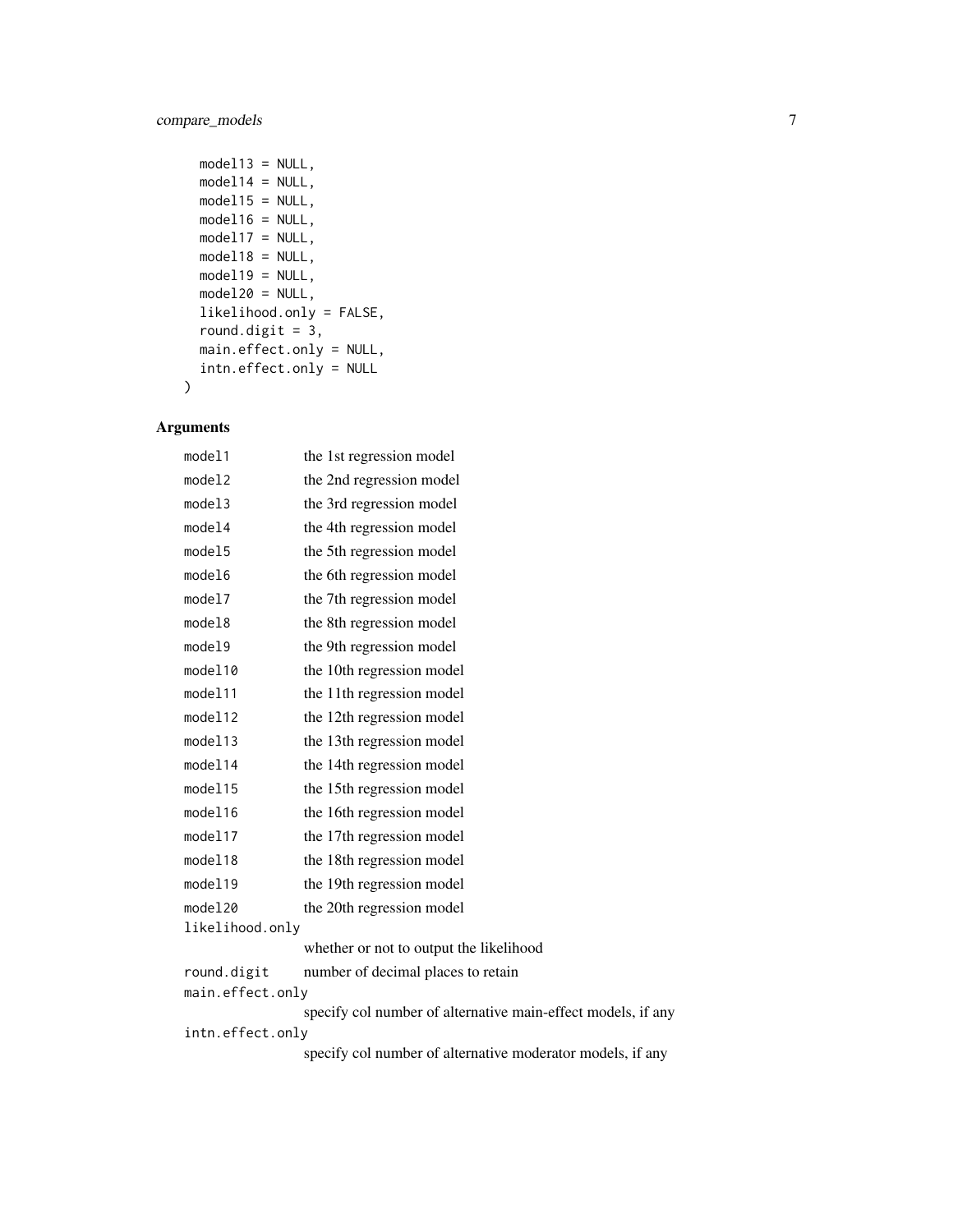### Examples

```
data(mtcars)
m1 <- lm(mpg ~ vs + carb + hp + wt + wt * hp , data = mtcars)
m2 \leq update(m1, . \sim . + wt * vs)
compare_models(m1, m2)
```
cor.table *make the correlation matrix from the data.frame used in regression*

#### Description

make the correlation matrix from the data.frame used in regression

#### Usage

```
cor.table(
  data,
 data_to_combine = NULL,
 var_name_select = NULL,
 all.var.names = NULL,
 d = 2)
```
#### Arguments

| data            | a data.frame used in regression model, e.g. model\$model                                                 |
|-----------------|----------------------------------------------------------------------------------------------------------|
| data_to_combine |                                                                                                          |
|                 | another data.frame used for regression model, e.g. when you have similar set of<br>X's but different Y's |
| var_name_select |                                                                                                          |
|                 | optional: to specify the variable names used in regression to be included in the<br>correlation matrix   |
| all.var.names   | optional: to rename all variable names, a string vector                                                  |
| d               | number of decimal places to retain                                                                       |

```
data(mtcars)
model \leq lm(mpg \sim vs + carb + hp + wt + wt * hp , data = mtcars)
cor.table(data = model$model)
```
<span id="page-7-0"></span>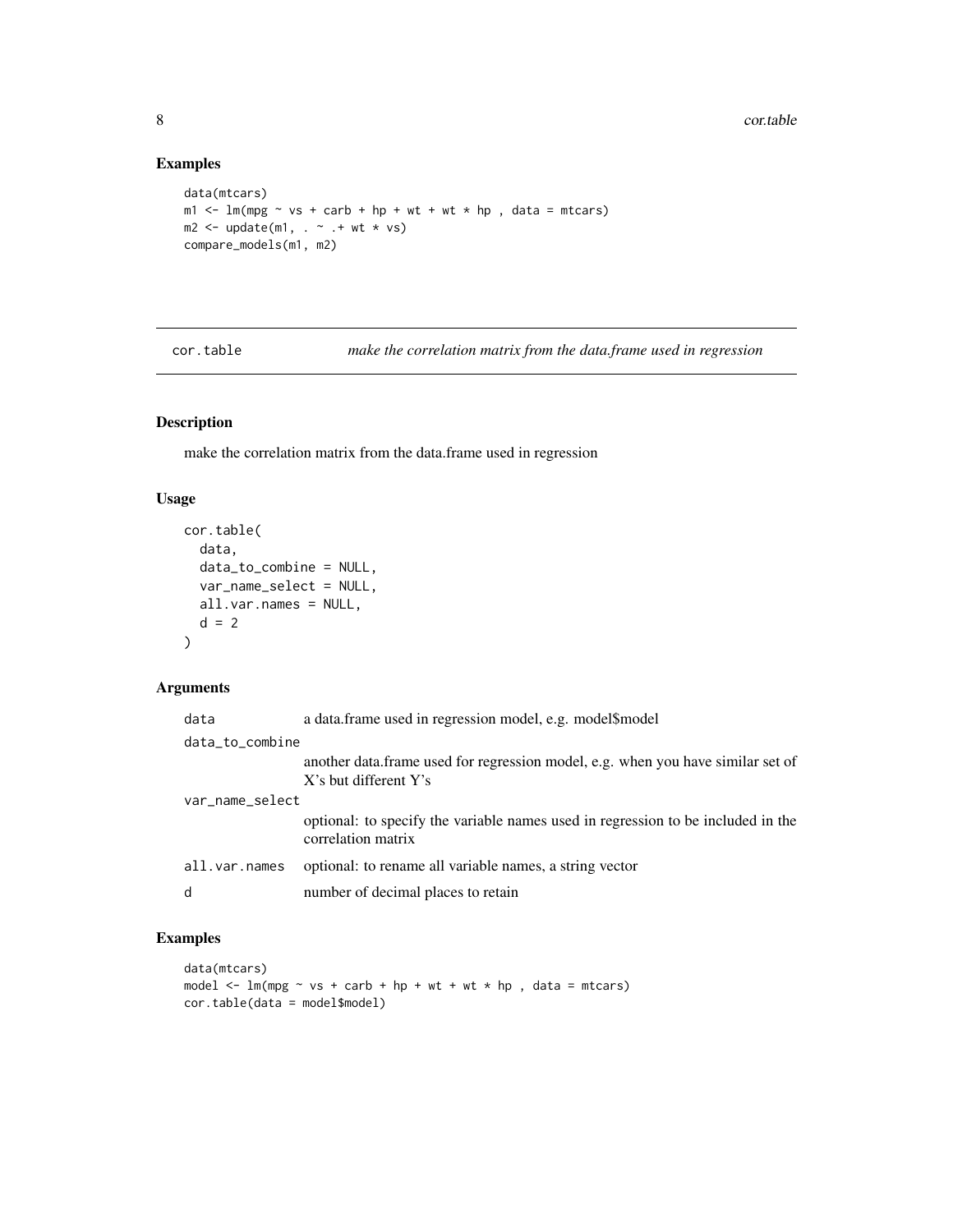<span id="page-8-0"></span>

load multiple packages

#### Usage

load.pkgs(pkg\_name\_vec)

#### Arguments

pkg\_name\_vec a string vector of package names

#### Examples

```
## Not run:
load.pkgs(c("dplyr", "car", "purrr"))
```
## End(Not run)

| plot_effect | plotting the marginal effect of $X$ on $Y$ , with or without one or multiple |
|-------------|------------------------------------------------------------------------------|
|             | <i>interaction terms</i>                                                     |

#### Description

plotting the marginal effect of X on Y, with or without one or multiple interaction terms

#### Usage

```
plot_effect(
  reg.coef,
  data,
 model,
 by_color = FALSE,
  x_var.name = NULL,
 y_var.name = NULL,
 moderator.name = NULL,
 min_x = 0.001,
 max_x = 0.999,
 mdrt_quantile_05 = NULL,
 mdrt_quantile_50 = NULL,
 mdrt_quantile_95 = NULL,
```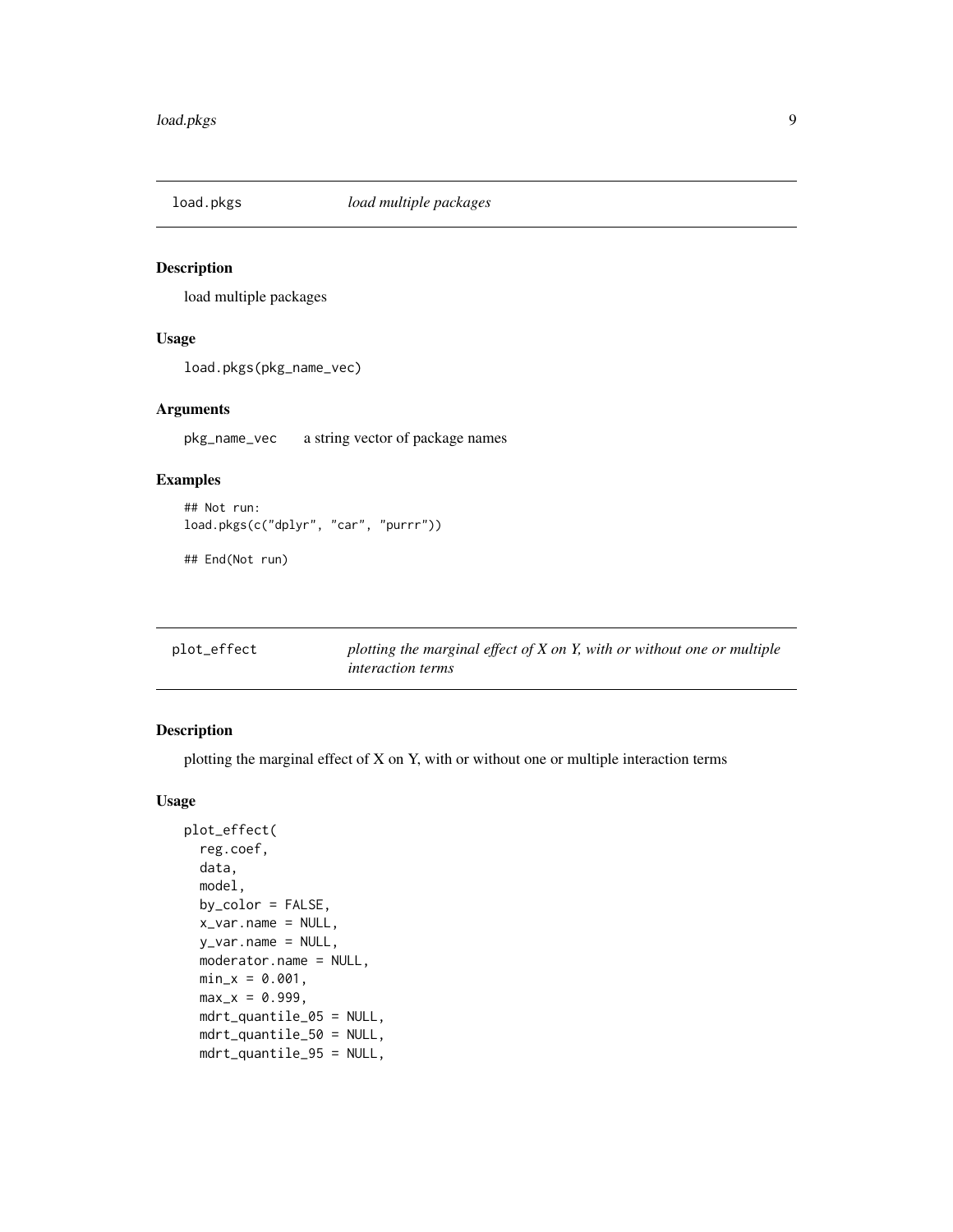```
mod.n.sd = 1,
 confidence_interval = FALSE,
 v = NULL,CI_Ribbon = FALSE,
 title = NULL,
 xlab = "X_Var.name",
 ylab = "Y_Var.name",
 moderator.lab = "Moderator_name",
 mdrt.low.name = "Low",
 mdrt.mid.name = NULL,
 mdrt.high.name = "High",
 y.high.lim = NULL,
 y.low.lim = NULL,
 spline_labels = c("LHS", "RHS")
)
```

| reg.coef            | a coefficient matrix of regression result, e.g. summary(lm_model)\$coef                     |
|---------------------|---------------------------------------------------------------------------------------------|
| data                | the data used in regression, a data frame                                                   |
| model               | the model object, such as a "lm" object                                                     |
| by_color            | plot interactions by colors, otherwise by line types                                        |
| x_var.name          | x name in the regression model, a string                                                    |
| y_var.name          | y name in the regression model, a string                                                    |
|                     | moderator.name moderating variable name in the regression model, a string                   |
| $min_x$             | the min of x scale, in percentile of x                                                      |
| $max_x$             | the max of x scale, in percentile of x                                                      |
| mdrt_quantile_05    |                                                                                             |
|                     | set the low level of moderator, in percentile                                               |
| mdrt_quantile_50    |                                                                                             |
|                     | set the middle level of moderator, in percentile                                            |
| mdrt_quantile_95    |                                                                                             |
|                     | set the high level of moderator, in percentile                                              |
| mod.n.sd            | set the moderating strength, in the number of s.d. units, which can take negative<br>values |
| confidence_interval |                                                                                             |
|                     | if TRUE, plot confidence intervals                                                          |
| v                   | a customized variance-covariance matrix                                                     |
| CI_Ribbon           | if TRUE, plot confidence interval ribbons, if FALSE, plot error bars                        |
| title               | the title of the plot                                                                       |
| xlab                | label of X                                                                                  |
| ylab                | label of Y                                                                                  |
| moderator.lab       | label of moderator                                                                          |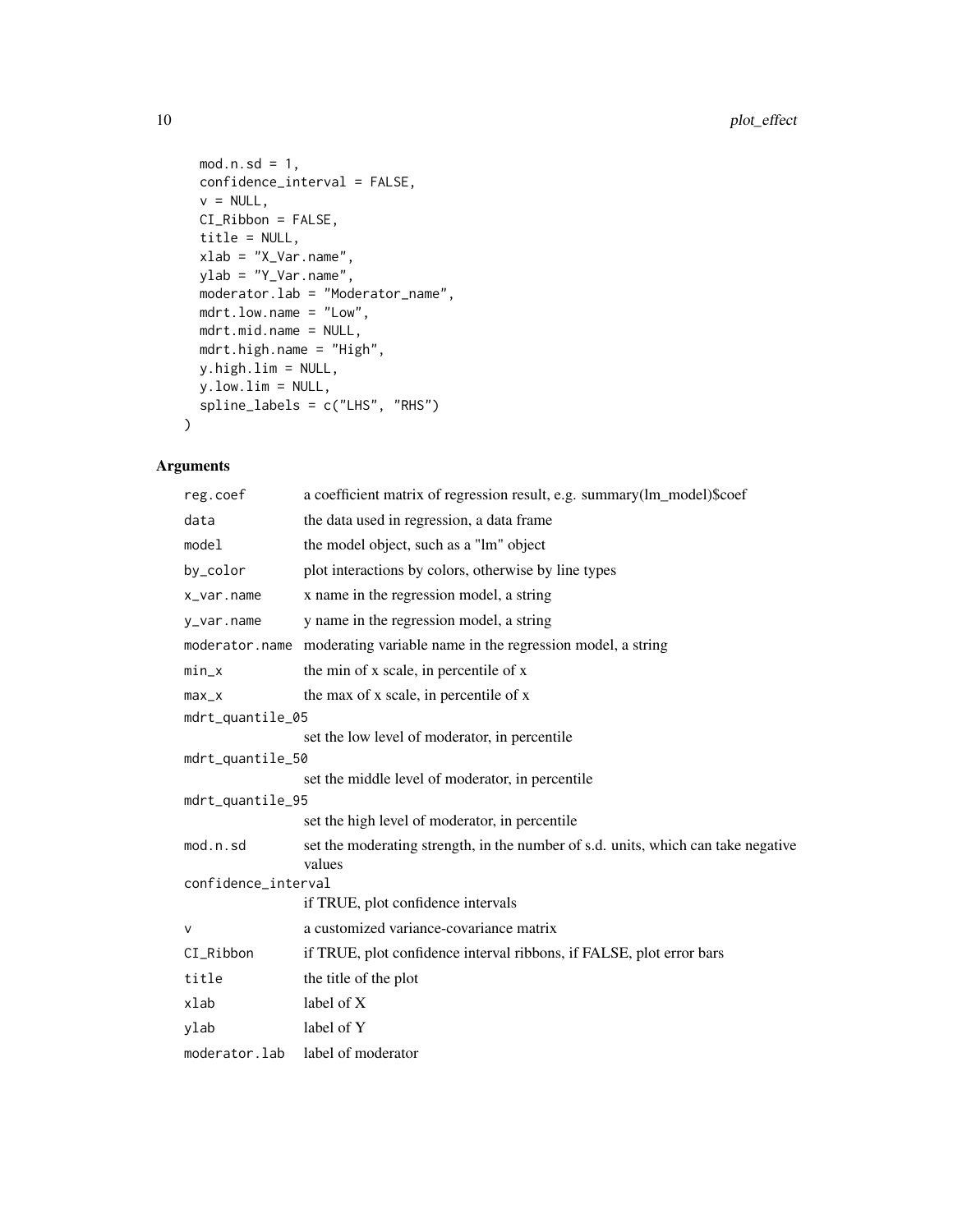#### <span id="page-10-0"></span>regrrr to the contract of the contract of the contract of the contract of the contract of the contract of the contract of the contract of the contract of the contract of the contract of the contract of the contract of the

| mdrt.low.name | the label of low-level moderator                 |
|---------------|--------------------------------------------------|
| mdrt.mid.name | the label of mid-level moderator                 |
|               | mdrt.high.name the label of high-level moderator |
| y.high.lim    | specify the upper limit of y                     |
| y.low.lim     | specify the lower limit of y                     |
| spline_labels | label of the spline variable                     |

#### Examples

```
data(mtcars)
m1 <- lm(mpg ~ vs + carb + hp + wt + wt * hp , data = mtcars)
plot_effect(reg.coef = summary(m1)$coefficients,
                 data = mtears, model = m1,x_var.name = "wt", y_var.name = "mpg", moderator.name = "hp",
                 confidence_interval = TRUE, CI_Ribbon = TRUE,
                 xlab = "Weight", ylab = "MPG", modern: lab = "Horsepower")#' @examples
data(mtcars)
m2 \leq Im(mpg \sim vs + carb + hp + wt + wt * hp + wt * vs. data = mtcars)plot_effect(reg.coef = summary(m2)$coefficients,
           data = mtears, model = m2,x_var.name = "wt", y_var.name = "mpg", moderator.name = "hp",
            confidence_interval = TRUE, CI_Ribbon = FALSE,
            xlab = "Weight", ylab = "MPG", moderator.lab = "Horsepower")
## Not run:
# this shows the function is compatible with ggplot2 customization
library(extrafont)
m1 <- lm(mpg ~ vs + carb + hp + wt + wt * hp , data = mtcars)
plot_effect(reg.coef = summary(m1)$coefficients,
                 data = mtcars, model = m1,x_var.name = "wt", y_var.name = "mpg", moderator.name = "hp",
                 confidence_interval = TRUE, CI_Ribbon = TRUE,
                 xlab = "Weight", ylab = "MPG", moderator.lab = "Horsepower") +
ggplot2::theme(text=ggplot2::element_text(family="Times New Roman", size = 16))
## End(Not run)
```
regrrr *regrrr: a toolkit for compiling regression results*

#### Description

Compiling, Testing, Plotting Regression Results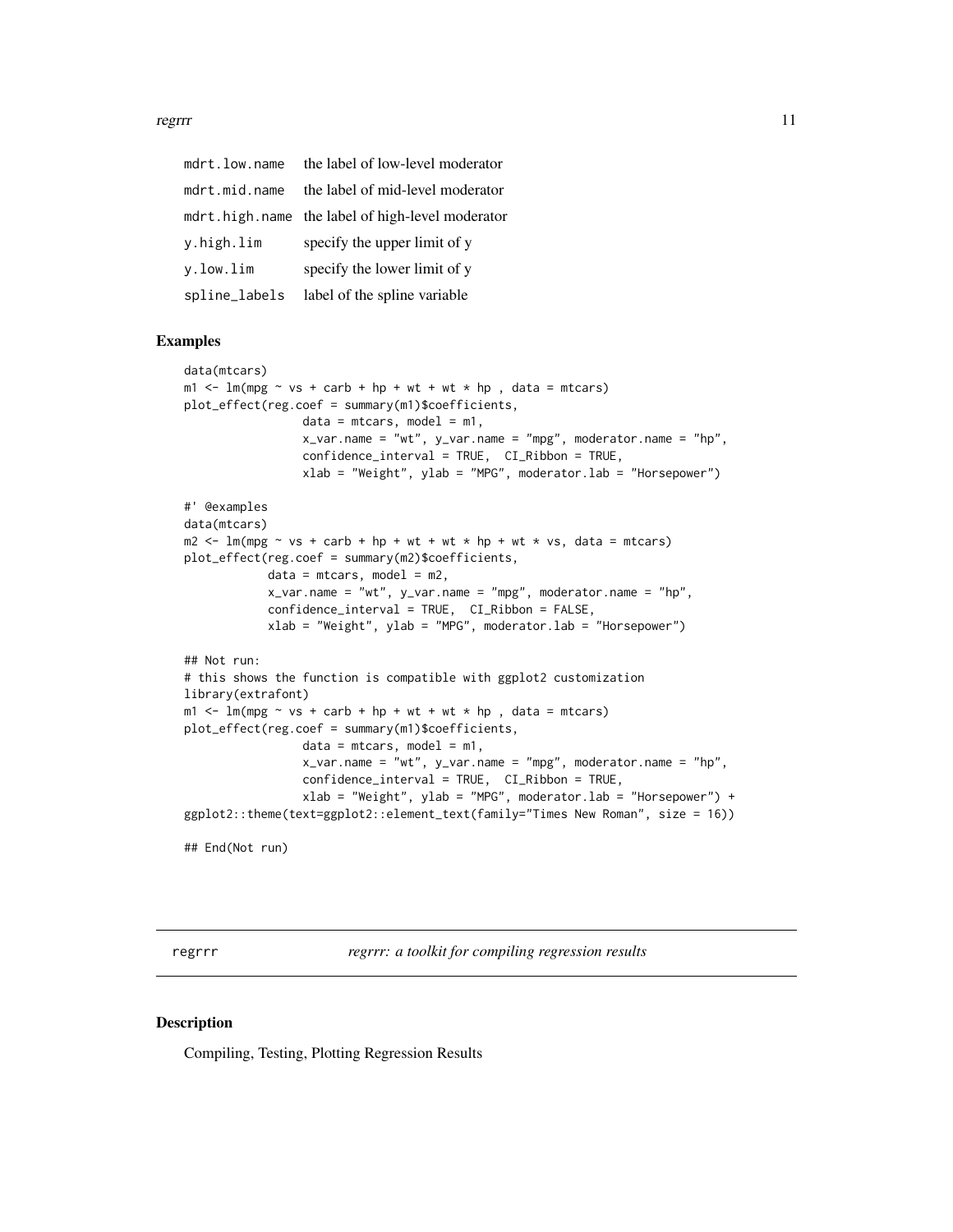#### Author(s)

Rui K. Yang <rkzyang@gmail.com> Luyao Peng <luyaopeng.cn@gmail.com>

#### See Also

Useful links:

• Report bugs at <https://github.com/RayKYang/regrrr/issues>

# Description

Scale a vector into the 0-1 scale

#### Usage

scale\_01(x)

#### Arguments

|                    | a vector                                                                                                                                                                                              |
|--------------------|-------------------------------------------------------------------------------------------------------------------------------------------------------------------------------------------------------|
| test_coef_equality | testing equality of two coefficients (difference between coefficients of<br>regressors), a Wald test note: if $v$ is not alternatively specified, use<br>$car::linearHypothesis(lm_model, "XI = X2")$ |

#### Description

testing equality of two coefficients (difference between coefficients of regressors), a Wald test note: if v is not alternatively specified, use car::linearHypothesis( $lm\_model$ , " $X1 = X2$ ")

#### Usage

```
test_coef_equality(model, var1.name, var2.name, v = NULL)
```

| model     | the model object, such as a "lm" object                                                                                                                              |
|-----------|----------------------------------------------------------------------------------------------------------------------------------------------------------------------|
| var1.name | X1 name in model, a string                                                                                                                                           |
| var2.name | X2 name in model, a string                                                                                                                                           |
| v         | a customized variance-covariance matrix                                                                                                                              |
|           | $data(mtcars)$ m1 <- lm(mpg ~ vs + carb + hp + wt + wt * hp, data = mtcars)<br>summary(m1) test_coef_equality(model = m1, var1.name = "carb", var2.name<br>$=$ "hp") |

<span id="page-11-0"></span>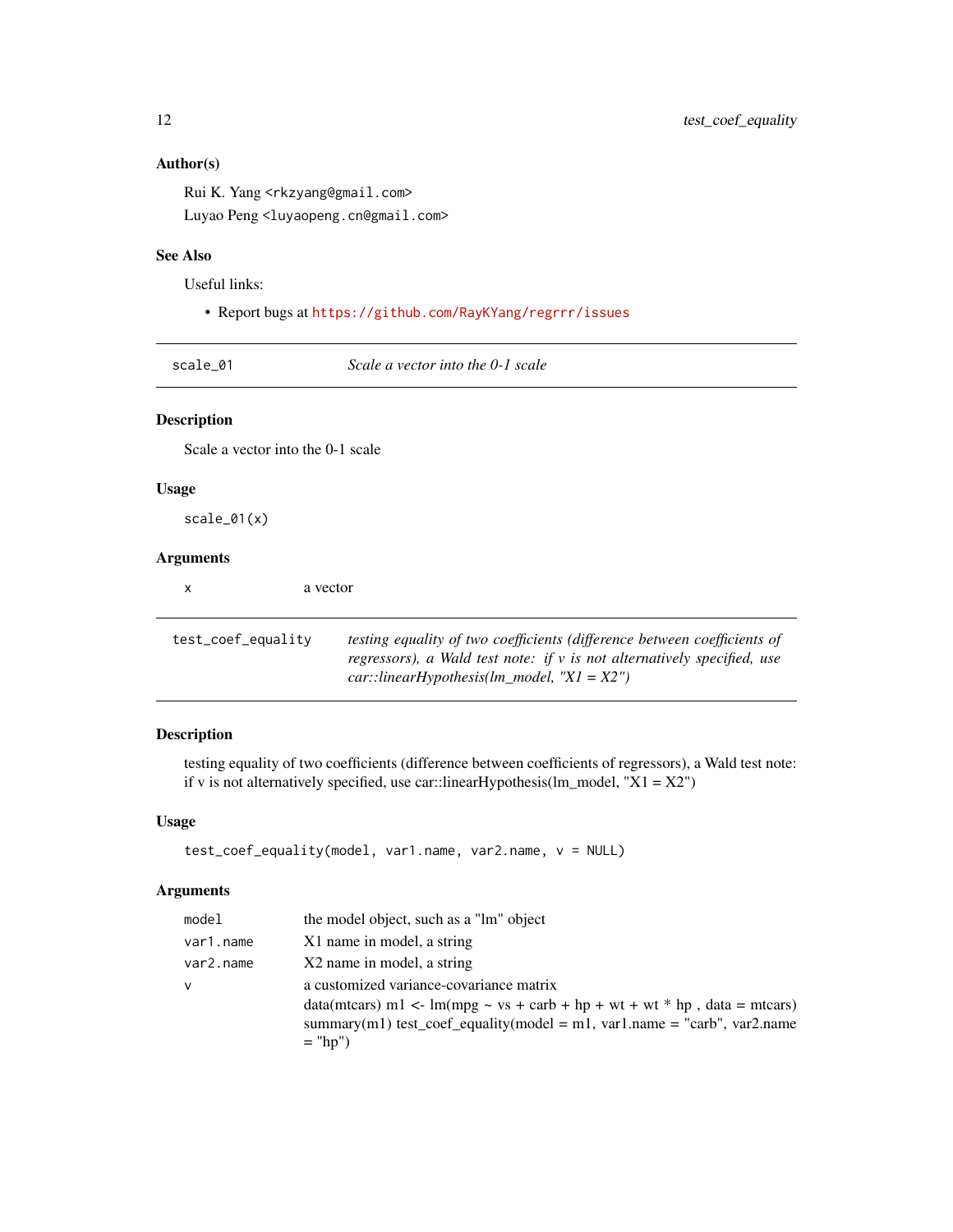<span id="page-12-0"></span>test\_tilted\_slopes *significance of regression slope (the marginal effect) under moderation testing restriction: the sig. of beta\_x under the moderation of z1, with or without additional interaction terms (z2, z3, etc.)*

#### Description

significance of regression slope (the marginal effect) under moderation testing restriction: the sig. of beta\_x under the moderation of z1, with or without additional interaction terms (z2, z3, etc.)

#### Usage

```
test_tilted_slopes(
  reg.coef,
  v = NULL,model,
  x_var.name,
 moderator.name,
 mod.n.sd = 1,
 data,
  t.value.col = 3,
 Pr.col = 4\mathcal{L}
```
#### Arguments

| reg.coef     | a data.frame (or matrix) of regression result or a coeftest object, e.g. sum-<br>mary(lm_model)\$coef, coeftest(lm_model, cluster.vcov(lm_model, cbind(data\$group1,<br>$data\$ {group2})) |
|--------------|--------------------------------------------------------------------------------------------------------------------------------------------------------------------------------------------|
| $\mathsf{V}$ | a customized variance-covariance matrix                                                                                                                                                    |
| model        | the model object, such as a "lm" object                                                                                                                                                    |
| x_var.name   | main independent variable name in model, a string                                                                                                                                          |
|              | moderator.name moderator name in model, a string                                                                                                                                           |
| mod.n.sd     | specify the strength of the moderating effects, in the unit of s.d.s of the modera-<br>tor, which can take negative values                                                                 |
| data         | data used for regression                                                                                                                                                                   |
| t.value.col  | col number of the t-score in reg.coef                                                                                                                                                      |
| Pr.col       | col number of the $Prob.(>  t ))$ in reg.coef                                                                                                                                              |

```
data(mtcars)
m1 <- lm(mpg \sim vs + carb + hp + wt + wt + hp), data = mtcars)
test_tilted_slopes(reg.coef = summary(m1)$coef, model = m1,
                   x_var.name = "wt", moderncode> mode = "hp", data = mtears)
```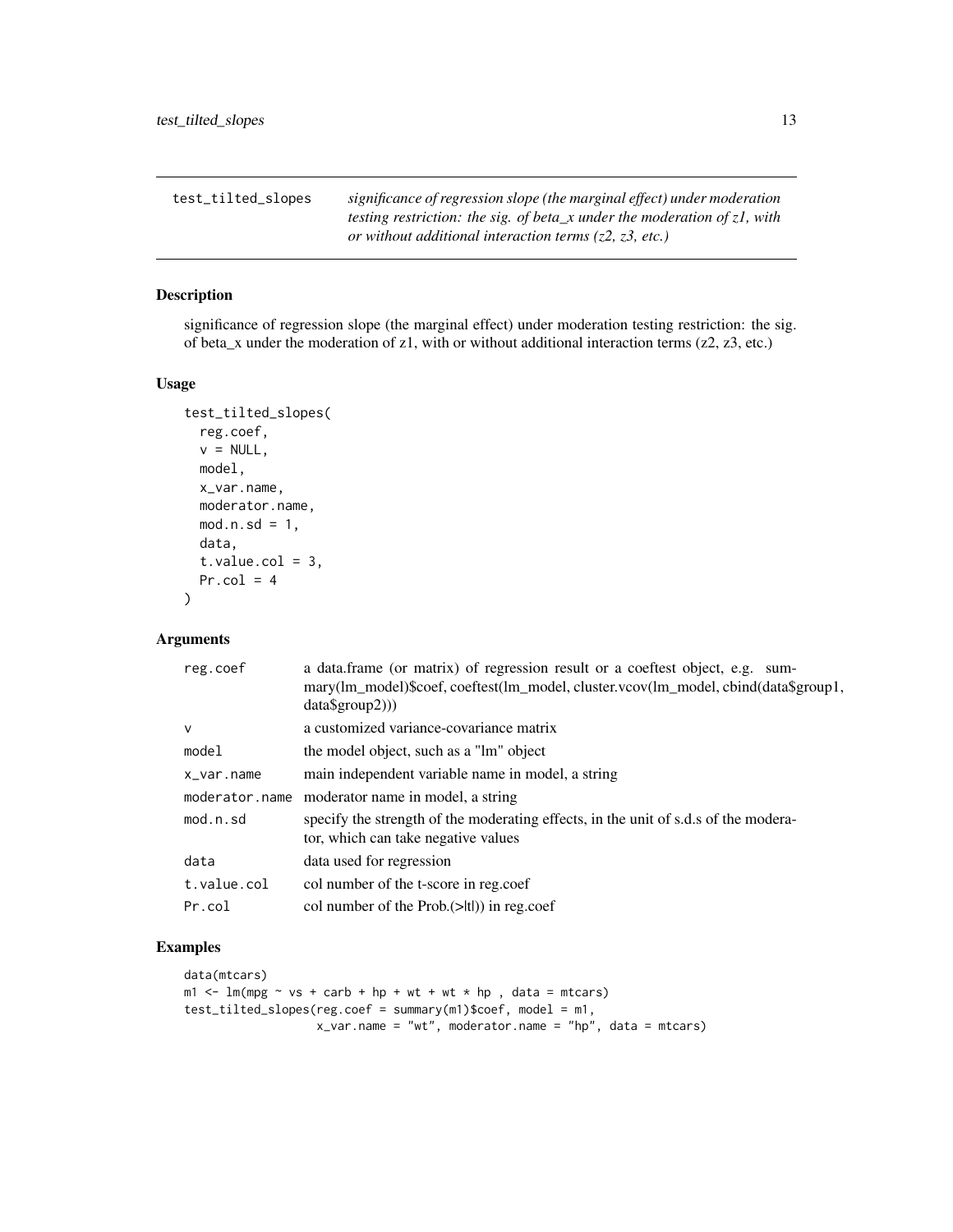<span id="page-13-0"></span>to\_long\_tab *Convert the regression result to the long format: the standard errors are in parentheses and beneath the betas*

# Description

Convert the regression result to the long format: the standard errors are in parentheses and beneath the betas

#### Usage

```
to\_long\_tab(reg.coef, d = 3, t.value.col = 3, Pr.col = 4)
```
# Arguments

| reg.coef     | a data.frame (or matrix) of regression result or a coeftest object, e.g. sum-       |
|--------------|-------------------------------------------------------------------------------------|
|              | mary(lm_model)\$coef, coeftest(lm_model, cluster.vcov(lm_model, cbind(data\$group1, |
|              | $data\$ {group2}))                                                                  |
| <sub>d</sub> | number of decimal places to retain                                                  |
| t.value.col  | col number of the t-score in the reg.coef data.frame                                |
| Pr.col       | col number of the $Prob.(>\mid t ))$ in the reg.coef data.frame                     |

# Examples

data(mtcars)  $m1 \leq - \ln(mpg \sim vs + carb + hp + wt + wt \times hp)$ , data = mtcars) to\_long\_tab(reg.coef = summary(m1)\$coef)